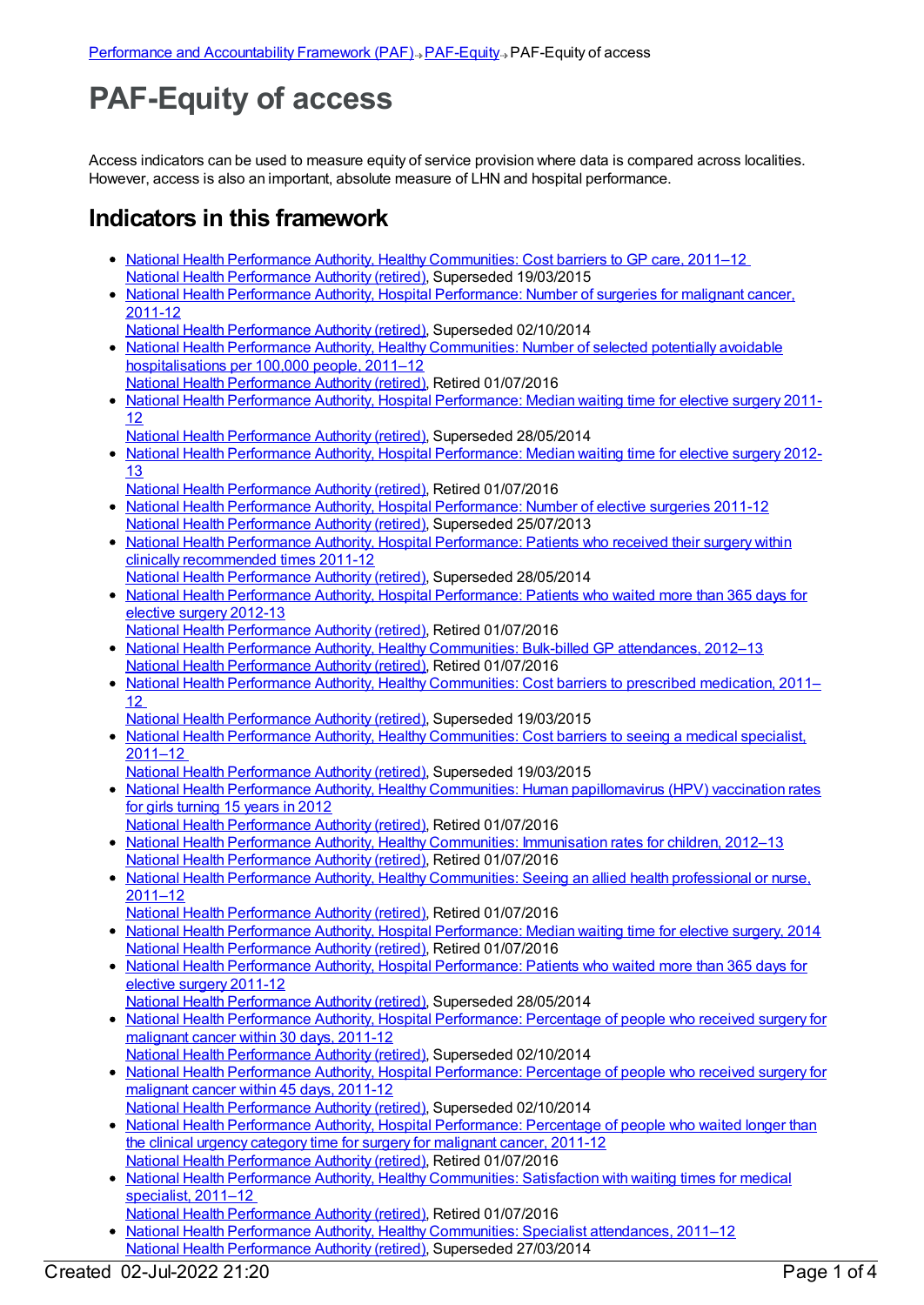- National Health Performance Authority, Healthy [Communities:](https://meteor.aihw.gov.au/content/548002) Hospital emergency department visits, 2011–12  $\bullet$ National Health [Performance](https://meteor.aihw.gov.au/RegistrationAuthority/8) Authority (retired), Superseded 19/03/2015
- National Health Performance Authority, Healthy [Communities:](https://meteor.aihw.gov.au/content/547952) Specialist attendances, 2012–13 National Health [Performance](https://meteor.aihw.gov.au/RegistrationAuthority/8) Authority (retired), Retired 01/07/2016
- National Health Performance Authority, Hospital [Performance:](https://meteor.aihw.gov.au/content/532929) Number of elective surgeries 2012-13  $\bullet$ National Health [Performance](https://meteor.aihw.gov.au/RegistrationAuthority/8) Authority (retired), Superseded 28/05/2014
- National Health Performance Authority, Healthy [Communities:](https://meteor.aihw.gov.au/content/515538) Immunisation rates for children, 2012  $\bullet$ National Health [Performance](https://meteor.aihw.gov.au/RegistrationAuthority/8) Authority (retired), Superseded 27/03/2014
- National Health Performance Authority, Hospital [Performance:](https://meteor.aihw.gov.au/content/558277) Waiting times for emergency hospital care: Percentage completed within four hours, 2014 National Health [Performance](https://meteor.aihw.gov.au/RegistrationAuthority/8) Authority (retired), Retired 01/07/2016
- National Health Performance Authority, Hospital [Performance:](https://meteor.aihw.gov.au/content/530403) Median waiting time for surgery for malignant cancer, 2011-12
- National Health [Performance](https://meteor.aihw.gov.au/RegistrationAuthority/8) Authority (retired), Superseded 02/10/2014
- National Health Performance Authority, Hospital [Performance:](https://meteor.aihw.gov.au/content/558300) Percentage of patients who received their surgery within clinically recommended times, 2014 National Health [Performance](https://meteor.aihw.gov.au/RegistrationAuthority/8) Authority (retired), Retired 01/07/2016
- National Health Performance Authority, Hospital [Performance:](https://meteor.aihw.gov.au/content/532935) Patients who received their surgery within clinically recommended times 2012-13
- National Health [Performance](https://meteor.aihw.gov.au/RegistrationAuthority/8) Authority (retired), Retired 01/07/2016
- National Health Performance Authority, Hospital [Performance:](https://meteor.aihw.gov.au/content/579929) Number of surgeries for malignant cancer, 2012-13
- National Health [Performance](https://meteor.aihw.gov.au/RegistrationAuthority/8) Authority (retired), Retired 01/07/2016
- National Health Performance Authority, Hospital [Performance:](https://meteor.aihw.gov.au/content/579894) Percentage of people who received surgery for malignant cancer within 45 days, 2012-13
- National Health [Performance](https://meteor.aihw.gov.au/RegistrationAuthority/8) Authority (retired), Retired 01/07/2016 National Health Performance Authority, Hospital [Performance:](https://meteor.aihw.gov.au/content/579993) Percentage of people who received surgery for malignant cancer within 30 days, 2012-13
- National Health [Performance](https://meteor.aihw.gov.au/RegistrationAuthority/8) Authority (retired), Retired 01/07/2016 National Health Performance Authority, Hospital [Performance:](https://meteor.aihw.gov.au/content/563081) Percentage of patients who commenced treatment within clinically recommended time 2014
- National Health [Performance](https://meteor.aihw.gov.au/RegistrationAuthority/8) Authority (retired), Retired 01/07/2016 • National Health Performance Authority: Healthy [Communities:](https://meteor.aihw.gov.au/content/593768) Percentage of people who visit the GP at least once in a year who had depression, anxiety or both of these conditions 2005-2013 National Health [Performance](https://meteor.aihw.gov.au/RegistrationAuthority/8) Authority (retired), Retired 01/07/2016
- National Health Performance Authority: Healthy [Communities:](https://meteor.aihw.gov.au/content/588162) Percentage of GP consultations with patients who had depression, anxiety or both of these conditions 2005-2013 National Health [Performance](https://meteor.aihw.gov.au/RegistrationAuthority/8) Authority (retired), Retired 01/07/2016
- National Health Performance Authority: Healthy [Communities:](https://meteor.aihw.gov.au/content/586349) Percentage of people who visit the GP at least once in a year who had one, two, or three or more chronic conditions 2005-2013 National Health [Performance](https://meteor.aihw.gov.au/RegistrationAuthority/8) Authority (retired), Retired 01/07/2016
- National Health Performance Authority: Healthy [Communities:](https://meteor.aihw.gov.au/content/586345) Percentage of GP consultations in which one, two, or three or more chronic conditions were managed 2009-2013 National Health [Performance](https://meteor.aihw.gov.au/RegistrationAuthority/8) Authority (retired), Retired 01/07/2016
- National Health Performance Authority: Healthy [Communities:](https://meteor.aihw.gov.au/content/593774) Percentage of GP management occasions in which counselling was provided in the management of depression or anxiety 2009-2013 National Health [Performance](https://meteor.aihw.gov.au/RegistrationAuthority/8) Authority (retired), Retired 01/07/2016
- National Health Performance Authority: Healthy [Communities:](https://meteor.aihw.gov.au/content/594756) Percentage of GP management occasions in which a referral to a health professional was provided in the management of depression or anxiety 2009-2013 National Health [Performance](https://meteor.aihw.gov.au/RegistrationAuthority/8) Authority (retired), Retired 01/07/2016
- National Health Performance Authority: Healthy [Communities:](https://meteor.aihw.gov.au/content/593791) Percentage of people who visit the GP at least once in a year who had arthritis, chronic back pain or both of these conditions 2005-2013 National Health [Performance](https://meteor.aihw.gov.au/RegistrationAuthority/8) Authority (retired), Retired 01/07/2016
- National Health Performance Authority: Healthy [Communities:](https://meteor.aihw.gov.au/content/593798) Percentage of GP management occasions in which a medication was prescribed in the management of arthritis or chronic back pain 2009-2013 National Health [Performance](https://meteor.aihw.gov.au/RegistrationAuthority/8) Authority (retired), Retired 01/07/2016
- National Health Performance Authority: Healthy [Communities:](https://meteor.aihw.gov.au/content/595024) Percentage of GP management occasions in which a referral to a health professional was provided in the management of arthritis or chronic back pain 2009-2013
- National Health [Performance](https://meteor.aihw.gov.au/RegistrationAuthority/8) Authority (retired), Retired 01/07/2016
- National Health Performance Authority: Healthy [Communities:](https://meteor.aihw.gov.au/content/593803) Percentage of GP management occasions in which imaging was ordered in the management of arthritis or chronic back pain 2009-2013 National Health [Performance](https://meteor.aihw.gov.au/RegistrationAuthority/8) Authority (retired), Retired 01/07/2016
- National Health Performance Authority: Healthy [Communities:](https://meteor.aihw.gov.au/content/586342) Percentage of GP consultations with patients who had one, two, or three or more chronic conditions 2005-2013
- National Health [Performance](https://meteor.aihw.gov.au/RegistrationAuthority/8) Authority (retired), Retired 01/07/2016 • National Health Performance Authority: Healthy [Communities:](https://meteor.aihw.gov.au/content/593780) Percentage of people who visit the GP at least once in a year who had a selected cardiovascular risk condition 2005-2013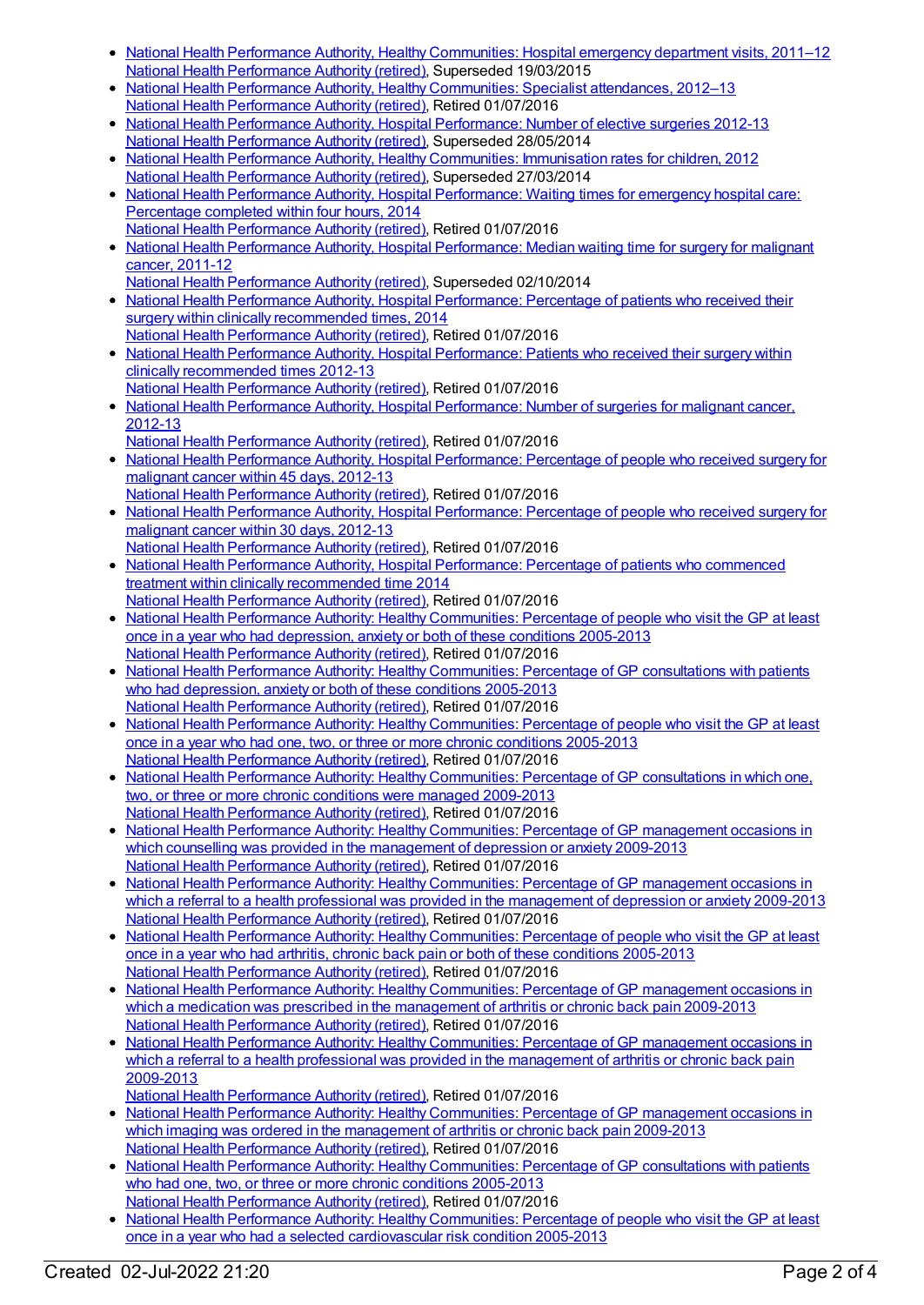National Health [Performance](https://meteor.aihw.gov.au/RegistrationAuthority/8) Authority (retired), Retired 01/07/2016

- National Health Performance Authority: Healthy [Communities:](https://meteor.aihw.gov.au/content/593783) Percentage of GP consultations with patients who had a selected cardiovascular risk condition 2005-2013
- National Health [Performance](https://meteor.aihw.gov.au/RegistrationAuthority/8) Authority (retired), Retired 01/07/2016 • National Health Performance Authority: Healthy [Communities:](https://meteor.aihw.gov.au/content/593785) Percentage of GP consultations in which a selected cardiovascular risk condition was managed 2009-2013 National Health [Performance](https://meteor.aihw.gov.au/RegistrationAuthority/8) Authority (retired), Retired 01/07/2016
- National Health Performance Authority: Healthy Communities: Percentage of GP management occasions in which a referral to a health professional was provided in the management of a selected [cardiovascular](https://meteor.aihw.gov.au/content/593787) risk condition 2009-2013
- National Health [Performance](https://meteor.aihw.gov.au/RegistrationAuthority/8) Authority (retired), Retired 01/07/2016
- National Health Performance Authority: Healthy [Communities:](https://meteor.aihw.gov.au/content/593789) Percentage of GP management occasions in which statins were prescribed in the management of a selected cardiovascular risk condition 2009-2013 National Health [Performance](https://meteor.aihw.gov.au/RegistrationAuthority/8) Authority (retired), Retired 01/07/2016
- National Health Performance Authority: Healthy [Communities:](https://meteor.aihw.gov.au/content/593770) Percentage of GP consultations in which depression or anxiety were managed 2009-2013 National Health [Performance](https://meteor.aihw.gov.au/RegistrationAuthority/8) Authority (retired), Retired 01/07/2016
- National Health Performance Authority: Healthy [Communities:](https://meteor.aihw.gov.au/content/593772) Percentage of GP management occasions in which psychotropics were prescribed in the management of depression or anxiety 2009-2013 National Health [Performance](https://meteor.aihw.gov.au/RegistrationAuthority/8) Authority (retired), Retired 01/07/2016
- National Health Performance Authority: Healthy [Communities:](https://meteor.aihw.gov.au/content/593793) Percentage of GP consultations with patients who had arthritis, chronic back pain or both of these conditions 2005-2013 National Health [Performance](https://meteor.aihw.gov.au/RegistrationAuthority/8) Authority (retired), Retired 01/07/2016
- National Health Performance Authority: Healthy [Communities:](https://meteor.aihw.gov.au/content/593796) Percentage of GP consultations in which arthritis or chronic back pain was managed 2009-2013 National Health [Performance](https://meteor.aihw.gov.au/RegistrationAuthority/8) Authority (retired), Retired 01/07/2016
- National Health Performance Authority, Hospital [Performance:](https://meteor.aihw.gov.au/content/603005) Median waiting time for elective surgery, 2015 National Health [Performance](https://meteor.aihw.gov.au/RegistrationAuthority/8) Authority (retired), Retired 01/07/2016
- National Health Performance Authority, Hospital [Performance:](https://meteor.aihw.gov.au/content/603039) Percentage of patients who received their surgery within clinically recommended times, 2015
- National Health [Performance](https://meteor.aihw.gov.au/RegistrationAuthority/8) Authority (retired), Retired 01/07/2016 National Health Performance Authority, Healthy [Communities:](https://meteor.aihw.gov.au/content/594173) Percentage of Australians with a long-term health condition, 2012–13
- National Health [Performance](https://meteor.aihw.gov.au/RegistrationAuthority/8) Authority (retired), Retired 01/07/2016
- National Health Performance Authority, Healthy [Communities:](https://meteor.aihw.gov.au/content/594116) Seeing a GP, 2012–13 National Health [Performance](https://meteor.aihw.gov.au/RegistrationAuthority/8) Authority (retired), Retired 01/07/2016
- National Health Performance Authority, Healthy [Communities:](https://meteor.aihw.gov.au/content/601737) Cost barriers to GP care, 2012-13 National Health [Performance](https://meteor.aihw.gov.au/RegistrationAuthority/8) Authority (retired), Retired 01/07/2016
- National Health Performance Authority, Healthy [Communities:](https://meteor.aihw.gov.au/content/594106) Visits to hospital emergency department instead of GPs, 2012–13
- National Health [Performance](https://meteor.aihw.gov.au/RegistrationAuthority/8) Authority (retired), Retired 01/07/2016
- National Health Performance Authority, Healthy [Communities:](https://meteor.aihw.gov.au/content/594772) Seeing a medical specialist, 2012–13 National Health [Performance](https://meteor.aihw.gov.au/RegistrationAuthority/8) Authority (retired), Retired 01/07/2016
- National Health Performance Authority, Healthy [Communities:](https://meteor.aihw.gov.au/content/601739) Seeing three or more health professionals, 2012–13
- National Health [Performance](https://meteor.aihw.gov.au/RegistrationAuthority/8) Authority (retired), Retired 01/07/2016
- National Health Performance Authority, Healthy [Communities:](https://meteor.aihw.gov.au/content/601821) Cost barriers to prescribed medication, 2012– 13
- National Health [Performance](https://meteor.aihw.gov.au/RegistrationAuthority/8) Authority (retired), Retired 01/07/2016
- National Health Performance Authority, Healthy [Communities:](https://meteor.aihw.gov.au/content/601815) Cost barriers to seeing a medical specialist, 2012–13
- National Health [Performance](https://meteor.aihw.gov.au/RegistrationAuthority/8) Authority (retired), Retired 01/07/2016
- National Health Performance Authority, Healthy [Communities:](https://meteor.aihw.gov.au/content/601895) Hospital emergency department visits, 2012–13  $\bullet$ National Health [Performance](https://meteor.aihw.gov.au/RegistrationAuthority/8) Authority (retired), Retired 01/07/2016
- National Health Performance Authority, Healthy [Communities:](https://meteor.aihw.gov.au/content/601534) Frequent GP attenders, 2012–13 National Health [Performance](https://meteor.aihw.gov.au/RegistrationAuthority/8) Authority (retired), Retired 01/07/2016
- National Health Performance Authority, Healthy [Communities:](https://meteor.aihw.gov.au/content/601536) Very high GP attenders, 2012-13 National Health [Performance](https://meteor.aihw.gov.au/RegistrationAuthority/8) Authority (retired), Retired 01/07/2016
- National Health Performance Authority, Healthy Communities: Human [papillomavirus](https://meteor.aihw.gov.au/content/611806) (HPV) vaccination rates for girls turning 15 years in 2013
- National Health [Performance](https://meteor.aihw.gov.au/RegistrationAuthority/8) Authority (retired), Retired 01/07/2016
- National Health Performance Authority, Healthy [Communities:](https://meteor.aihw.gov.au/content/611260) Seeing a GP after hours, 2013–14 National Health [Performance](https://meteor.aihw.gov.au/RegistrationAuthority/8) Authority (retired), Retired 01/07/2016
- National Health Performance Authority, Healthy [Communities:](https://meteor.aihw.gov.au/content/611126) Needed to see a GP but did not, 2013–14 National Health [Performance](https://meteor.aihw.gov.au/RegistrationAuthority/8) Authority (retired), Retired 01/07/2016
- National Health Performance Authority, Healthy [Communities:](https://meteor.aihw.gov.au/content/611080) Hospital emergency department visits, 2013-14 National Health [Performance](https://meteor.aihw.gov.au/RegistrationAuthority/8) Authority (retired), Retired 01/07/2016
- National Health Performance Authority, Healthy [Communities:](https://meteor.aihw.gov.au/content/611072) Seeing a medical specialist, 2013–14